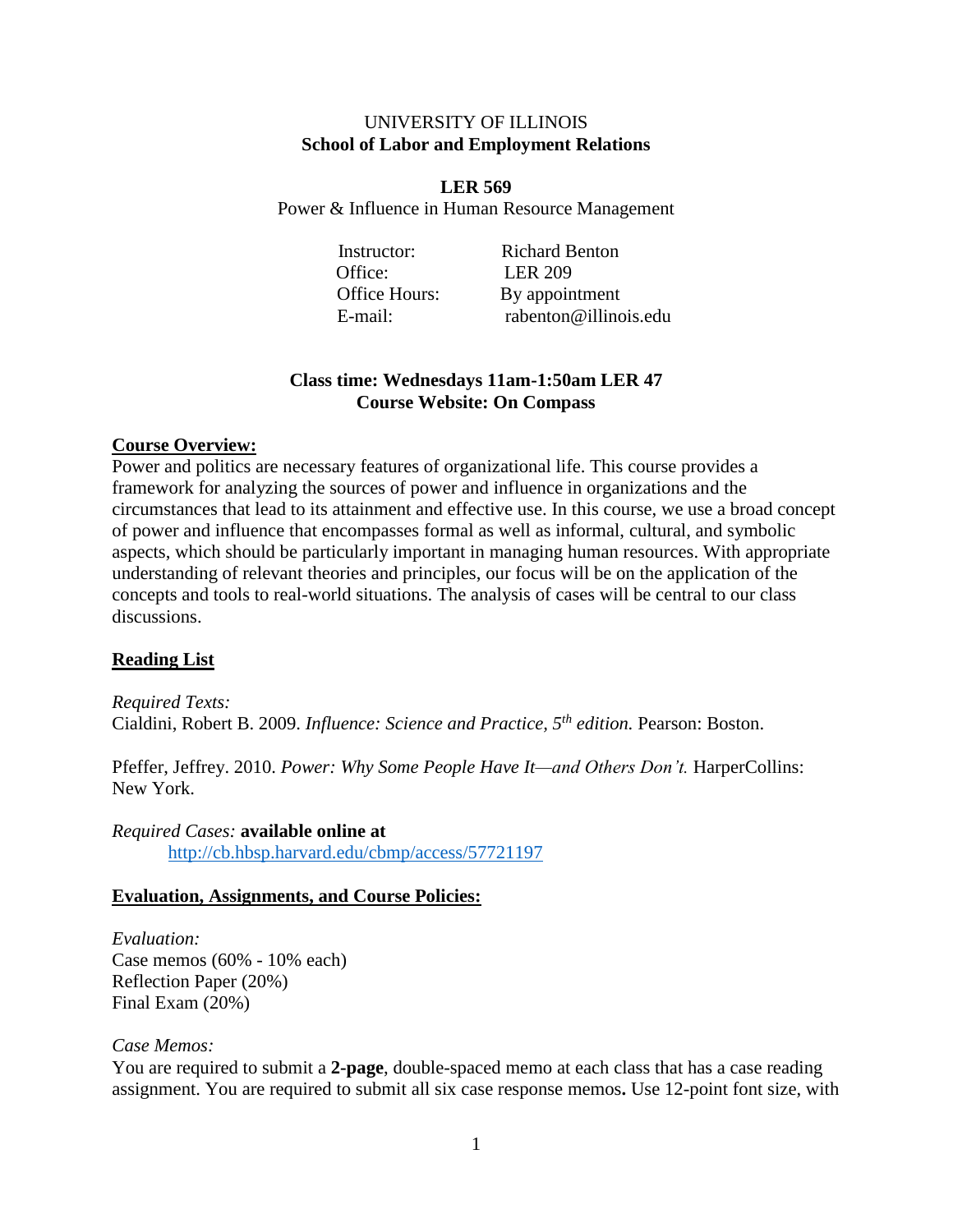at least 1 inch margins all around. Do not add a cover page. You will submit the case memos via the online submission system on the course compass page. Memos are due prior to the start of class. Late memos, including memos handed in during class, will not be accepted. Submission by email is not allowed except for unexpected, extraordinary circumstances. In your memo you should answer the assigned questions, in detail, that are listed below in the course schedule.

## *Reflection Paper:*

You are to write a paper that describes and analyzes a compelling example of the use of power and influence principles we discuss in this course. This example can be based on either your own personal experiences, incidents you have witnessed, or events that have happened to people you know very well. Regardless of the source, the events you choose must be based on fact and firsthand knowledge. Describe the event, and drawing on concepts covered in the course, explain and interpret how power and influence were involved. Discuss whether the event was avoidable or should have been handled differently. The paper will be no longer than **4 pages**, double-spaced, with 12-point font size and at least 1 inch margins all around. Do not add a cover page. More detailed guidelines will be announced later. The paper is due on **March 1st**. Late papers will not be accepted. It will be worth 20 percent of the total grade.

## *Final Exam:*

There will be one final exam worth 20 percent of the total grade. The final covers all material from class and will be essay format. The final will be administered on the course compass webpage.

## **Academic Integrity:**

The academic standards of the University protect the quality of education and research at this institute. These standards of conduct are detailed in the Code on Campus Affairs.

As a student, you should avoid obtaining (1) answers for any assigned work or examination from any unauthorized source; (2) working with another person or persons on any assignment or examination when not specifically permitted by the instructor; and (3) observing the work of other students during any examination. You should also avoid providing answers for any assigned work or examination when not specifically authorized to do so, as well as informing any person or persons of the contents of any examination prior to the time the examination is given.

The Code of Campus Affairs also discusses plagiarism. A student should neither fail to credit sources used in a work product in any attempt to pass off the work as one's own, nor attempt to receive credit for work performed by another, including papers obtained in whole or in part from individuals or other sources. Any problems of academic integrity on an individual assignment will result in a student receiving a failing grade for the whole course. Conduct yourself in such a manner, at all times, to avoid any suspicion of wrongdoing. Avoid helping anyone else break the rules. Enrollment in this course indicates you have read and accepted the terms of this course outline.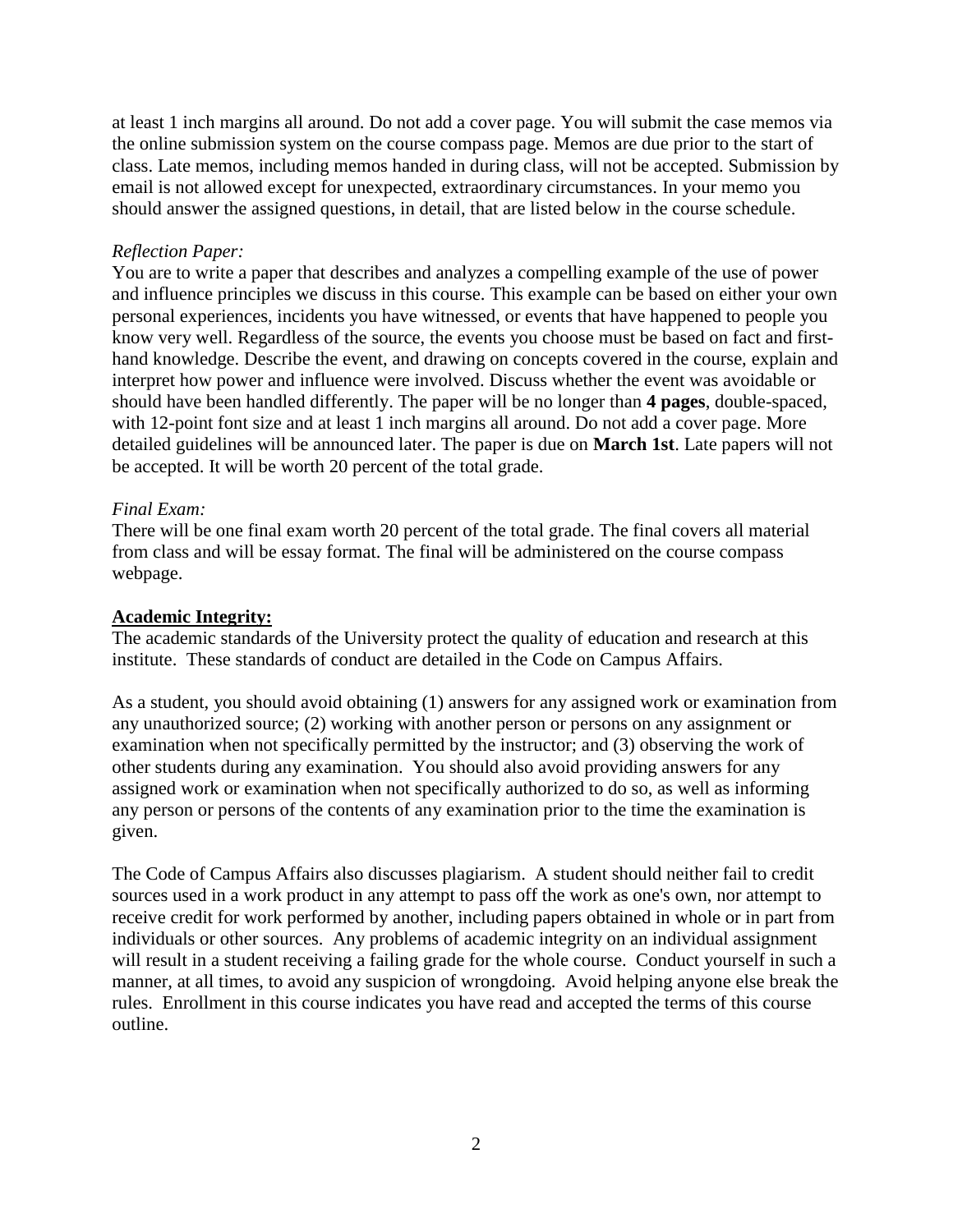#### **Course Schedule**

#### **Week 1:**

[January 18]

Topics:

Introduction. Formal Authority and Beyond

Required Reading:

Pfeffer, "Introduction" Pfeffer, Chapter 1 "It Takes More Than Performance" Cialdini, Chapter 1 "Weapons of Influence" Relational framework for understanding power and influence

#### **Week 2:**

[January 25]

Topics:

Principles of Influence: Reciprocation

Required Reading:

Cialdini, Chapter 2 "Reciprocation"

#### Case Study:

Case: "The Roller Coaster Ride: The Resignation of a Star." Harvard Business School case #9-405-031.

Question: What should Stephen Conner do next? What should Peter Thompson do next? Develop an action plan for each. Be as specific as possible using concrete information found in the case.

#### **Week 3:**

[February 1] Topics: Principles of Influence: Commitment Required Reading:

Cialdini, Chapter 3 "Commitment and Consistency"

## **Week 4:**

[February 8] Topics: Principles of Influence: Social Proof

Required Reading:

Cialdini, Chapter 4 "Social Proof"

## Case Study:

Case: "Henry Tam and the MGI Team." Harvard Business School case #9-404-068. Question 1. What were the root cause of the MGI team's process problems? Avoid simply summarizing the facts in the case. Instead, provide a cause-and-effect analysis based on sound logic.

Question 2. At the end of the case, what actions could Henry have taken to increase the team's effectiveness? Be as specific as possible using concrete information found in the case.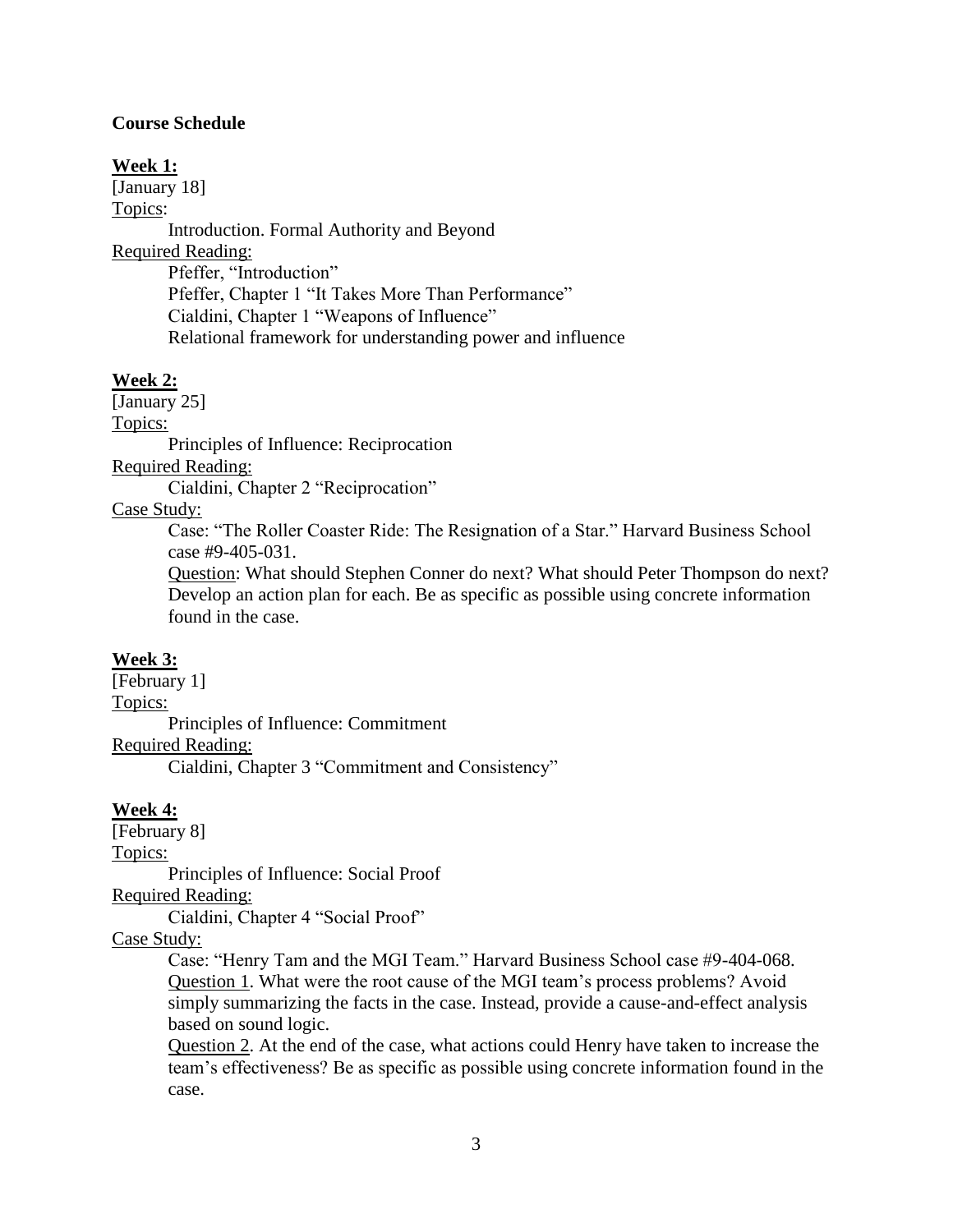### **Week 5:**

[February 15]

Topics:

Principles of Influence: Liking

Required Reading:

Cialdini, Chapter 5 "Liking"

Case Study:

Case: "Thomas Green: Power, Office Politics, and a Career in Crisis." Harvard Business School case #2095.

Question 1. What are the possible underlying agendas of (a) Davis and (b) McDonald? Question 2. What actions, if any, would you take if you were Thomas Green? Be as specific as possible using concrete information found in the case.

## **Week 6:**

[February 22]

Topics:

Sources of Power: Positions and Resources

Required Reading:

Pfeffer, Chapter 3 "Choosing Where to Start"

Pfeffer, Chapter 5 "Making Something out of Nothing: Creating Resources"

## Case Study:

Case: "Zia Yusuf at SAP: Having Impact." Stanford Graduate School of Business case OB-73. **[HBS website]**

Question 1. How was Yusuf able to overcome any career stigma or setback from his first position in a unit, SAPMarkets, that was a failure?

Question 2. What qualities have helped Yusuf be so successful at SAP? Do you think these personal qualities would be as helpful anywhere, or are there particular features of the SAP environment and culture that make them particularly relevant?

# **Week 7: Reflection essay due**

[March 1]

Topics:

Sources of Power: Networks

Required Reading:

Pfeffer, Chapter 6 "Building Efficient and Effective Social Networks"

Case Study:

Case: "Heidi Roizen." Harvard Business School case #9-800-228.

Question 1. What are the strengths of Roizen's network as seen at the end of the case? Any weaknesses?

Question 2. How does your own network compare with Roizen's? To what extent are the differences due to the organizational structure in which the networks exist or due to personal preferences and style?